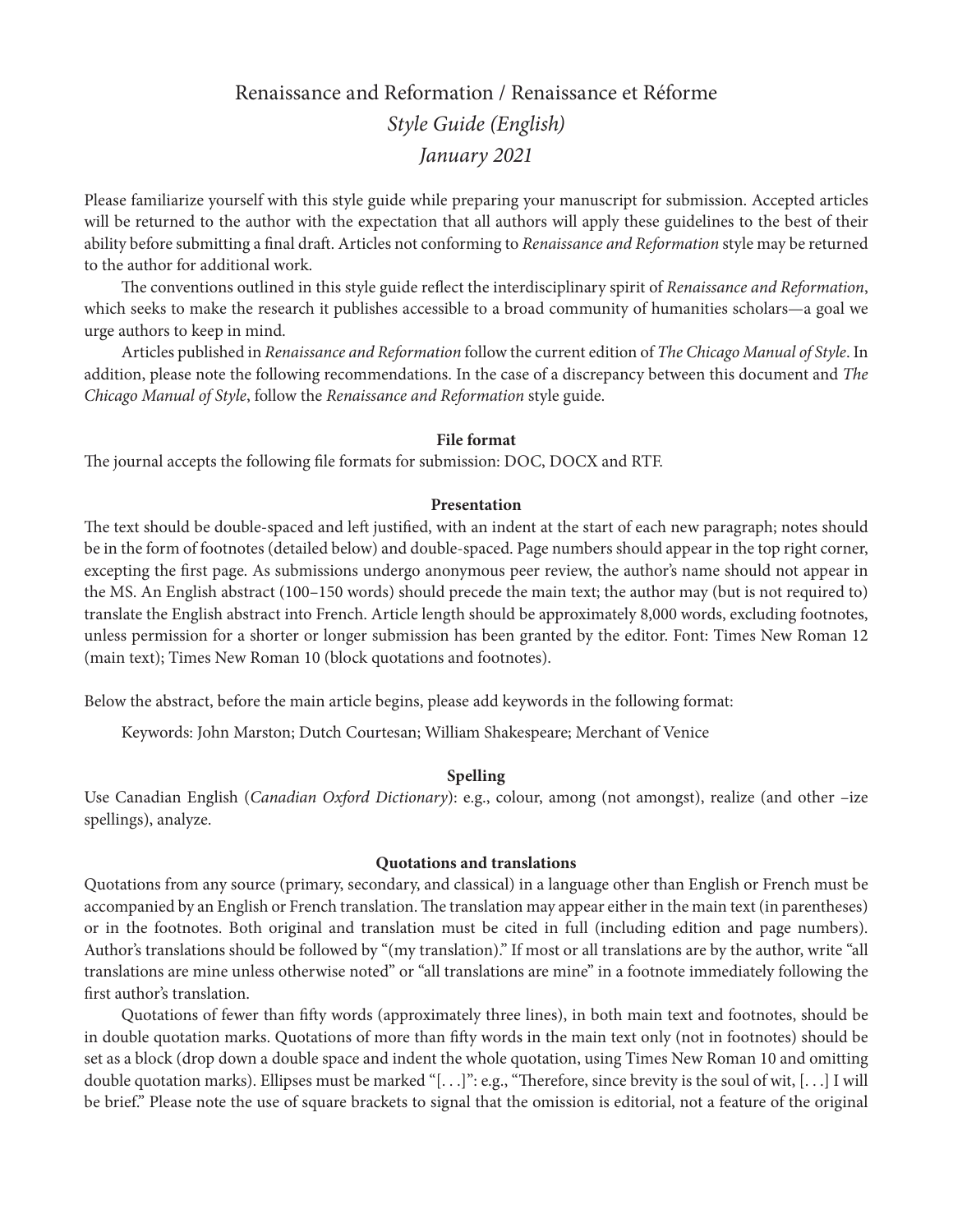text. Changes and additions to quotations should also appear in square brackets: e.g., Polonius's next statement is indeed brief, precisely as he claims it will be: "Your noble son [Hamlet] is mad" (2.2.92).

# **Numbers and dates**

- Spell out whole numbers from zero through one hundred.
- Use numerals for percentages: e.g., 3 percent, 90–95 percent.
- Refer to parts of works as follows: chapter 4, part 2, book 3.
- Use day-month-year style: e.g., 12 January 1482.
- Spell out centuries: e.g., sixteenth century. However, use numerals for decades: e.g., the 1560s.
- Use an en dash (-) to connect numbers or dates when replacing "to": e.g., see chapters 15-17; Genesis 6:13–21; the years 1434–63 were significant (but, "from 1434 to 1463").

## **Capitalization, punctuation, and emphasis**

*Capitalization* – Capitalize centuries in Italian whether employed as noun or adjective: e.g., Cinquecento (not "cinquecento"). Capitalize "Reformation" but not derivative forms (e.g., reform, reformer).

*Comma* – The journal uses the serial (or Oxford) comma, that is, a comma before "and" in the last item of a list: e.g., enter Horatio, Marcellus, and Bernardo.

*Em Dash* – Use an em dash (-), not a hyphen (-) or en dash (-), to separate a dependent from an independent clause: e.g., Because the manuscript had not been fully copied—let alone illuminated—further details are scant.

*Italics* – Use italics for short, non-English language terms that are not in common usage (e.g., *amour fou*, *dolce stil novo*), and for editorial emphasis within quotations, in which case the quotation must be followed by "(my emphasis)."

*Quotation Marks* – Use double quotation marks in most cases. Single quotation marks should be used only for quotations (or titles) within a quotation: e.g., "'If so in adversity': Mastering Fortune in Lorenzo Leonbruno's *Calumny of Apelles*." Commas and periods at the end of a quotation should appear inside the quotation mark; colons, semicolons, and question marks that are not part of a quotation should appear outside.

*Period* – Use one space only after periods and before the start of a new sentence.

*Possessive* – Use apostrophe + s for all names (even names from antiquity or with an *eez* sound): e.g., Mary's, Charles's, Xerxes's.

# **URLs**

- Enclose the URL in brackets when embedded as a reference in the main body of the text.
- If the URL is an integral part of a sentence or stands alone (as in a footnote reference), no brackets are needed.
- Long URLs should be placed in footnotes.
- Remove the protocols http/https/www from URLs, except where the abbreviated version does not work as a hyperlink.
- If the URL sits behind a paywall or subscription, cite either the main page or a page that offers options for access—e.g., oed.com for the *Oxford English Dictionary*, or [jstor.org/stable/41917400](file:/C:\Users\Megan\Documents\Iter\jstor.org\stable\41917400) for a specific article in *Renaissance Drama*—rather than your own institution's pathway to that resource.
- If the site no longer exists, add "(site discontinued)" after the URL.
- Please note that if a DOI exists, the DOI is preferred.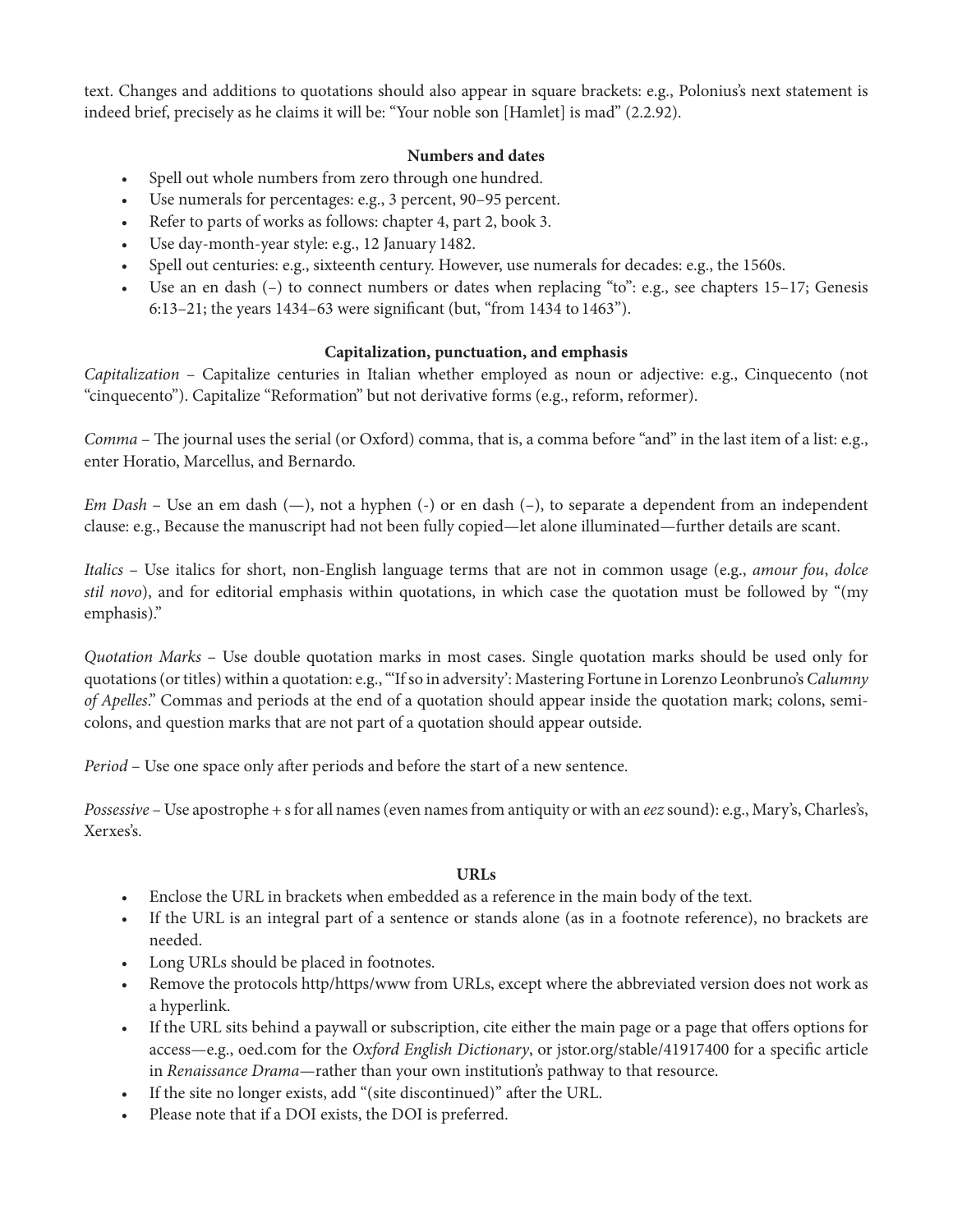## **Citations and notes**

Use footnotes only (no bibliography or works cited). For questions not answered here, consult the most recent *Chicago Manual of Style*.

*DOIs* – A DOI should be added to all citations where available. DOIs can be searched at this website: www.crossref. org/guestquery/. Not all references will have DOIs, but many journal articles or essays from collections will have them, as will some books. An example, below, shows how to cite a DOI in your footnotes:

17. Valery Rees, "Ficinian Ideas in the Poetry of Edmund Spenser," *Spenser Studies* 24 (2009): 73–134, 73, doi.org/10.7756/spst.024.003.73-134.

*Electronic Sources* – To cite websites, blogs, and other electronic sources not appearing in print, or references best consulted online, follow these guidelines:

- See general notes on URLs, above.
- If the source does not give a page number, or page numbers are based on user-defined text size, include chapter or section numbers/headings where relevant.
- If no publication date is available, give a "last modified" and/or access date before the URL or DOI. If both are available, please use the DOI.
- *Footnote References* Use a superscript Arabic numeral in the main text to refer to the footnote.

*Full vs. Short Form Citation* – Use a full citation (including edition and page numbers) in the footnotes the first time a work is cited. For subsequent citations of the same work, use only the author's last name and page number (e.g., Trinkaus, 56) or, if a work of reference or anonymous work, a shortened version of the title (e.g., *OED*, s.v., "reformation"). If more than one work by the same author has been cited in the notes, use a short form title—e.g., Trinkaus, *Image and Likeness*, 2:13—in subsequent citations.

If there is any room for doubt, clarify what numbers mean: e.g., if 2:13 refers to book and page rather than volume and page. Use the first instance of a citation to ensure that all subsequent references to the same source are understood.

Please avoid Latin abbreviations in citations: e.g., art. cit., cf., *infra*, *idem* or id., *ibidem* or ibid., loc. cit., op. cit., *passim*, *supra*.

*In-Text Citation* – For works cited many times, give full details in a footnote the first time the work is cited, followed by "(hereafter cited in the text)." Subsequent citations of the same work should appear in the main text in parentheses immediately following the quotation. If quoting from *Hamlet*, for example, immediately follow the quotation with the act, scene and line numbers: e.g., "I sat me down; / Devis'd a new commission; wrote it fair" (5.2.31–32).

*Titles* – Use headline-style capitalization for English titles: e.g., *Renaissance Poets: A New Study*. Use sentence-style capitalization for non-English titles: e.g., *Les relations publiques: Dans une société en mouvances.* Italicize abbreviations for titles that are italicized in full: e.g., *OED* for *Oxford English Dictionary.* See notes on some kinds of titles, below:

- Projects and conferences: headline style, roman, no quotation marks.
- Websites where the site is analogous to (or an online version of) a stand-alone published work such as a book or journal: headline style, italics.
- Websites where the site is analogous to a series, archive, or other collection: headline style, roman, no quotation marks.
- Other websites: headline style, roman, no quotation marks.
- Blogs: headline style and italics for the blog; headline style and roman with quotation marks for the specific blog post.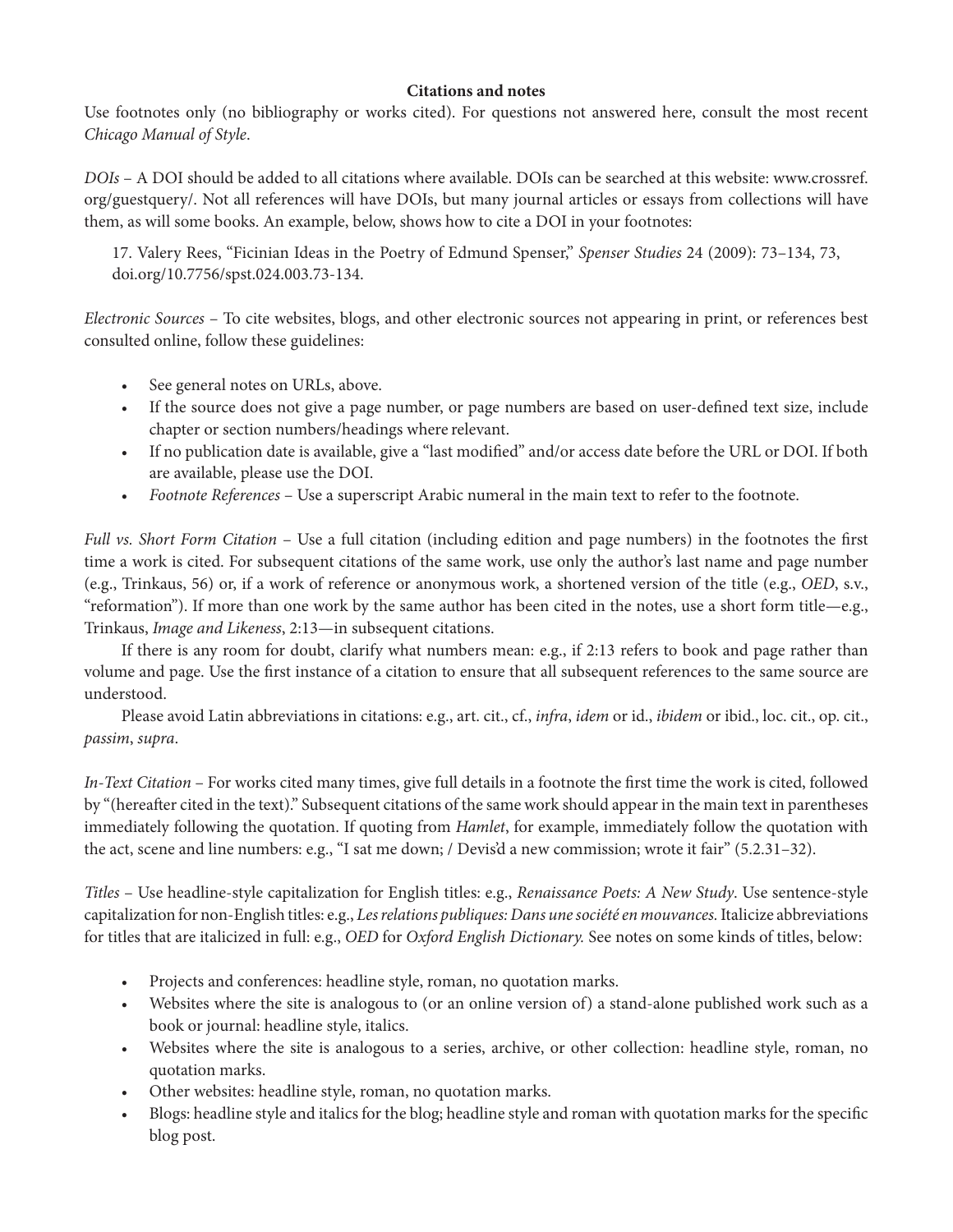*Page range vs. specific page* – If citing a title that occurs within a larger work (e.g., a chapter in a book) give the page range for the title. If citing a specific page in that title, give both the range and the page. Example: 591–603, 593.

# **Citation examples:**

**Monograph** – Erika Rummel, *The Humanist–Scholastic Debate in the Renaissance and Reformation* (Cambridge, MA: Harvard University Press, 1995), 95.

**Non-English book** – G. Martellotti et al., *La letteratura italiana: Storia e testi*, vol. 7 (Milan: Riccardo Ricciardi, 1955).

Note: Use Chicago-style punctuation (e.g., *Les relations publiques: Dans une société en mouvances*, not *Les relations publiques : Dans une société en mouvances*) with non-English titles; the Anglicization of place names should follow common usage.

**Edited book** – Richard Griffiths, ed., *The Bible in the Renaissance: Essays on Biblical Commentary and Translation in the Fifteenth and Sixteenth Centuries* (Aldershot: Ashgate, 2001), 123–24.

**Translated book** – Albin Lesky, *A History of Greek Literature*, trans. James Willis and Cornelis de Heer (London: Gerald Duckworth & Co.; Indianapolis: Hackett Publishing, 1996), 125–26.

**Multivolume book** – Charles Trinkaus, *In Our Image and Likeness: Humanity and Divinity in Italian Humanist Thought*, 2 vols. (1970; Notre Dame, IN: University of Notre Dame Press, 1995), 2:603.

**Chapter or other part of book** – Martin Elsky, "Words, Things, and Names: Jonson's Poetry and Philosophical Grammar," in *Classic and Cavalier: Essays on Jonson and the Sons of Ben,* ed. Claude J. Summers and Ted-Larry Pebworth (Pittsburgh: University of Pittsburgh Press, 1982), 31–55.

**Journal article: hard copy** – Richard Grassby, "Material Culture and Cultural History," *Journal of Interdisciplinary History* 35.4 (2005): 591–603.

**Journal article: online** – Richard W. Schoch, "Reforming Shakespeare," *Renaissance Drama* 34 (2005): 105–19, jstor. org/stable/41917400.

Reference work: hard copy – *Canadian Oxford Dictionary*, 2<sup>nd</sup> ed. (2004), s.v. "reformation."

**Reference work: online** – *Oxford English Dictionary*, s.v., "reformation," accessed 24 February 2020, oed.com.

**Manuscript** – James Oglethorpe to the Trustees, 13 January 1733, Phillipps Collection of Egmont Manuscripts, 14200:13, University of Georgia Library (hereafter cited as Egmont MSS).

**Website article (not an online journal)** – "Balkan Romani," Endangered Languages, Alliance for Linguistic Diversity, accessed 6 April 2016, endangeredlanguages.com/lang/5342.

### **Images**

Images may be included with permission of the editor when they are necessary to the argument of the article. Once granted permission to include images, the author is responsible for obtaining high-resolution digital files as well as permissions for each image, and assumes any related image or image permissions costs. Permissions must include world rights to publish in print and digital form and must be sent to [iter.renref@utoronto.ca](mailto:iter.renref@utoronto.ca) with the final MS.